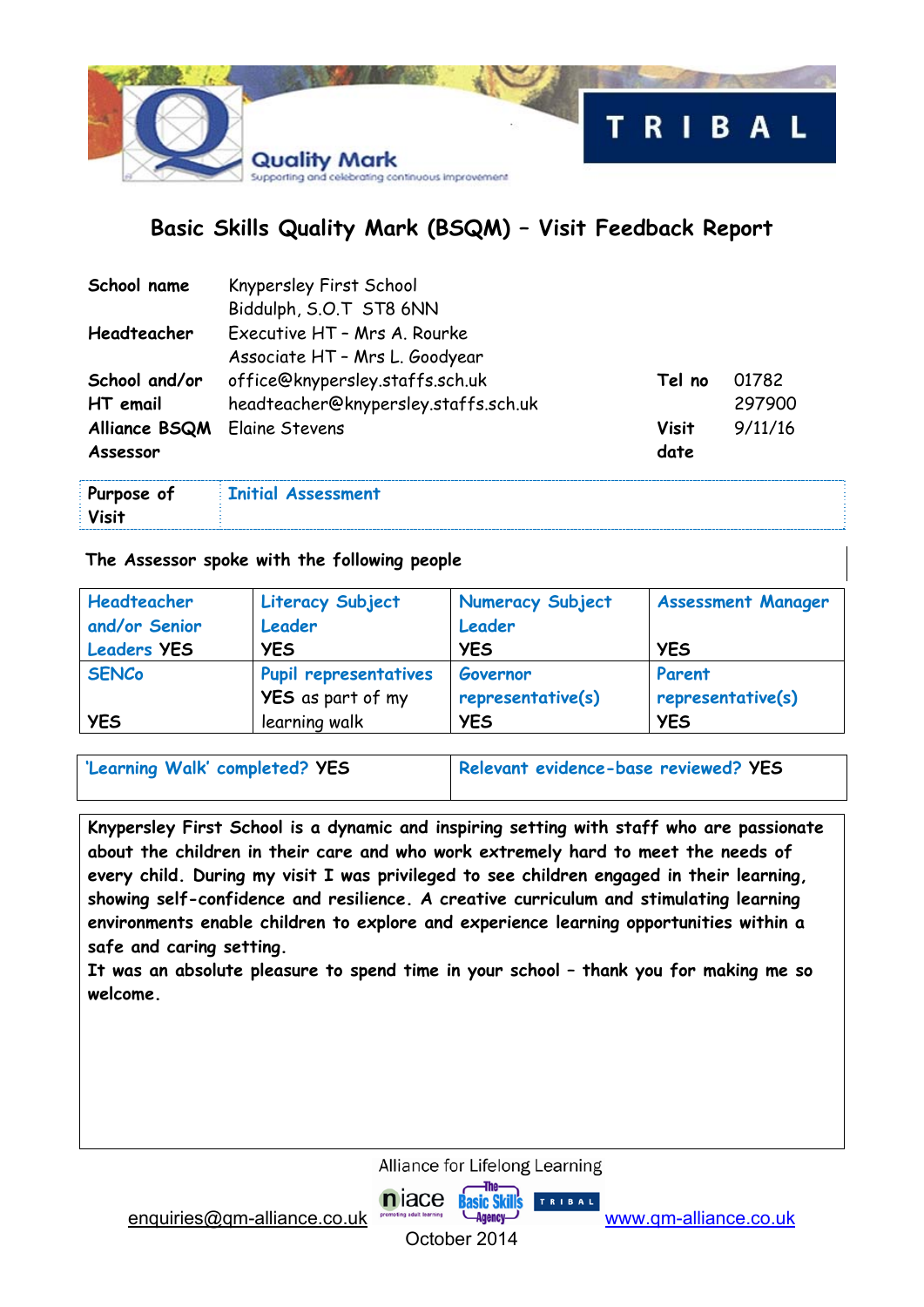**Suggested areas for development in preparation for the next Quality Mark visit and links to the 10 Elements of the Quality Mark:** 

- 1. To continue to provide high levels of challenge within the planning to effectively meet the needs of all groups within school and to inspire every child to achieve. For leaders at all levels to monitor and evaluate the impact of this strategy over time on the progress and attainment for all children. (Elements 1, 10, 7)
- 2. To embed recent changes made to the Maths curriculum provision and for leaders to monitor outcomes over time for all groups of children across the setting. (Element 7, 8)

**'Good practice' identified in relation to the 10 Elements of the Quality Mark:**

**The provision and practices for the support of SEND pupils is of exceptionally high quality. The tracking and monitoring systems are very thorough, with staff at all levels aware of the ability and potential of the children in their care. Very thorough processes are in place to track progress and the support pathway enables the school to take action swiftly and effectively, to meet the needs of children. I was able to talk with senior leaders and also support staff who work directly with the children and their depth of knowledge and commitment to the children was exemplary.** 

**There is a consistency of practice which I observed during my learning walk across the school which, most certainly has a significant impact on the very high standards in basic skills. All adults have high expectations in the work children produce – from Nursery through to Year 4 to challenge and inspire every child.** 

## **Element 2, 3, 1, 10 (relating to Assessment, Target-setting, planning, monitoring and evaluation)**

- During my conversation with governors they took time to explain how they are involved in the improvement planning process. School now has a three – year strategy for improvement, with an Action Plan in place which is monitored regularly by senior leaders and governors. There is clear evidence of a strong working relationship between the partners for the benefit of the children and parents.
- The quality of assessment procedures is high quality and very accurately records the progress and attainment of all groups. Staff at all levels are able to very accurately analyse the information to plan the children's next steps. During my visit I was able to share evidence in data, marking of children's work and in conversation with children about their next steps. Whole-school and cross-federation CPD enables staff to be able to meet the needs of all children very effectively indeed.

Alliance for Lifelong Learning

TRIBAL.

enquiries@qm-alliance.co.uk www.qm-alliance.co.uk

October 2014

niace Basic Skill's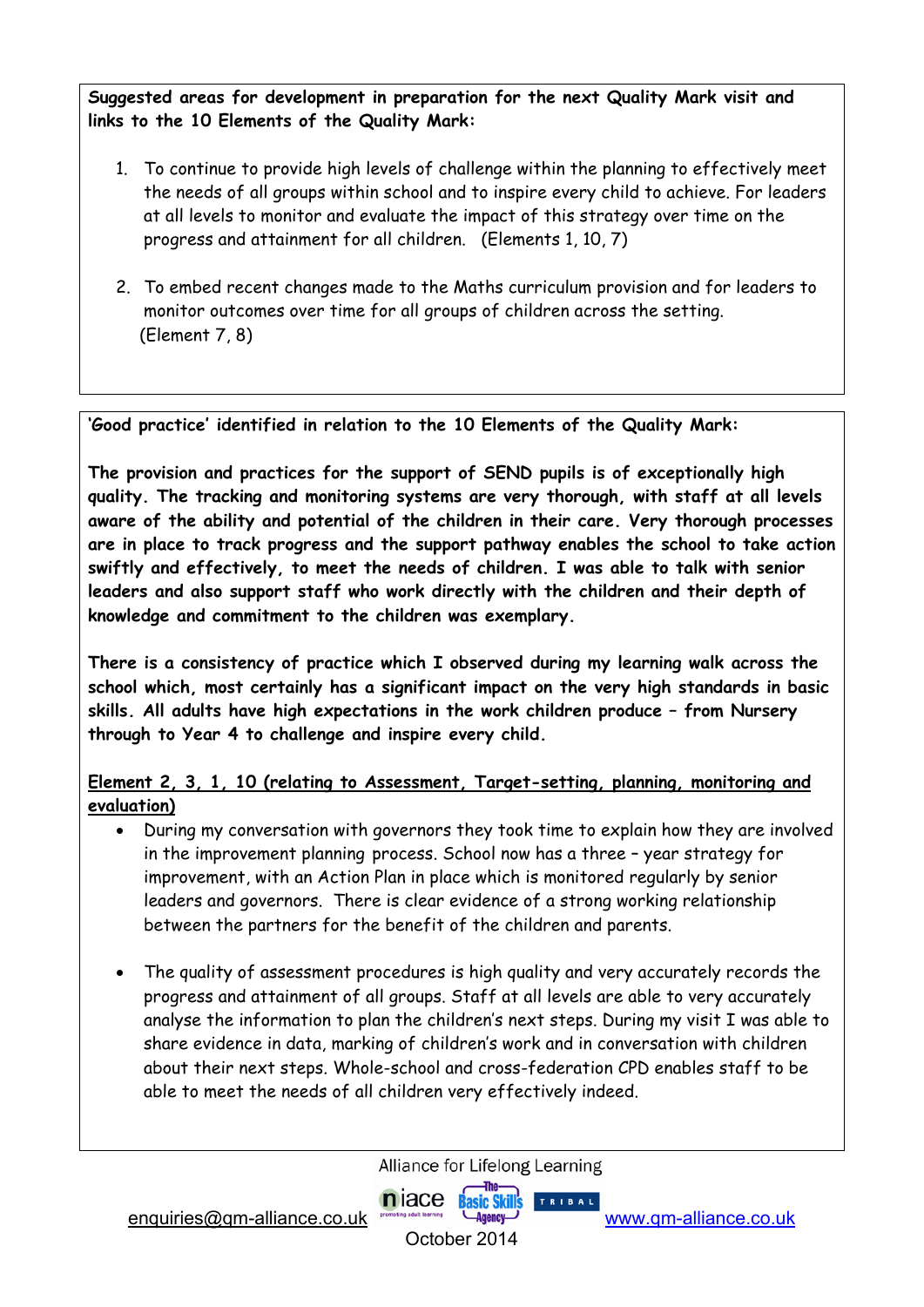- Regular assessments, testing and moderation exercises enable accurate judgements to be made for all groups. The assessment and recording of progress of SEND pupils is very high quality and is led very effectively by the SENCO and senior leaders.
- Senior leaders have rigorous systems to monitor classroom practice, with staff training very accurately meeting the identified needs of all staff. The SIP identifies areas of action following on from the monitoring and evaluation of strategies in place.

## **Elements 4, 5 (relating to underattainment / underachievement)\_**

- This is a strength of the school's provision. The SENCO and her team of dedicated staff are very effective in the initial assessment of need and the provision put into place is very carefully recorded and monitored to ensure children are making expected progress. I was able to talk to a group of support staff who were very enthusiastic about their work – and demonstrated very effectively, the interventions at work and the evidence of attainment for the children in their care. Accurate intervention maps, planning sheets and pupil evidence files all help staff to show the progress and attainment and the next steps for SEND pupils.
- The school begins with Quality First Teaching, with every class teacher having the skills and knowledge to support their children. Teaching staff then use "Catch-Up" strategies which are clearly identified in planning. If the child is seen to need further support – quality interventions are then put into place.
- Home- School packs are in place for all identified children, which links the home and school practice very well. Parents feel involved in their child's learning. I was able to share the quality of resources which go home to support learning. The support staff ensure high quality learning opportunities can take place at home through the resources within these packs.
- The school works very closely with outside agencies and parents to ensure high quality support is available for each child. CPD is closely linked to the needs of the children, both at Knypersley and the partner schools.

## **Elements 6, 7, 8 ( relating to teaching and learning)**

- The planning for CPD of all staff is closely linked to the SIP issues and the Performance Management system in place. Support staff are involved in their own Performance Management process which has most definitely had a positive impact on self –worth and value as key partners in learning.
- A dynamic EYFS ensures children receive a firm foundation on which to build as they move through the school. A strong focus on phonics and language is seen in the quality of displays and activities accessible to the children. The "talking hands" resource helps children become independent learners and children were enthusiastic to demonstrate how they work!

Alliance for Lifelong Learning

TRIBAL

enquiries@qm-alliance.co.uk www.qm-alliance.co.uk

October 2014

niace Basic Skills